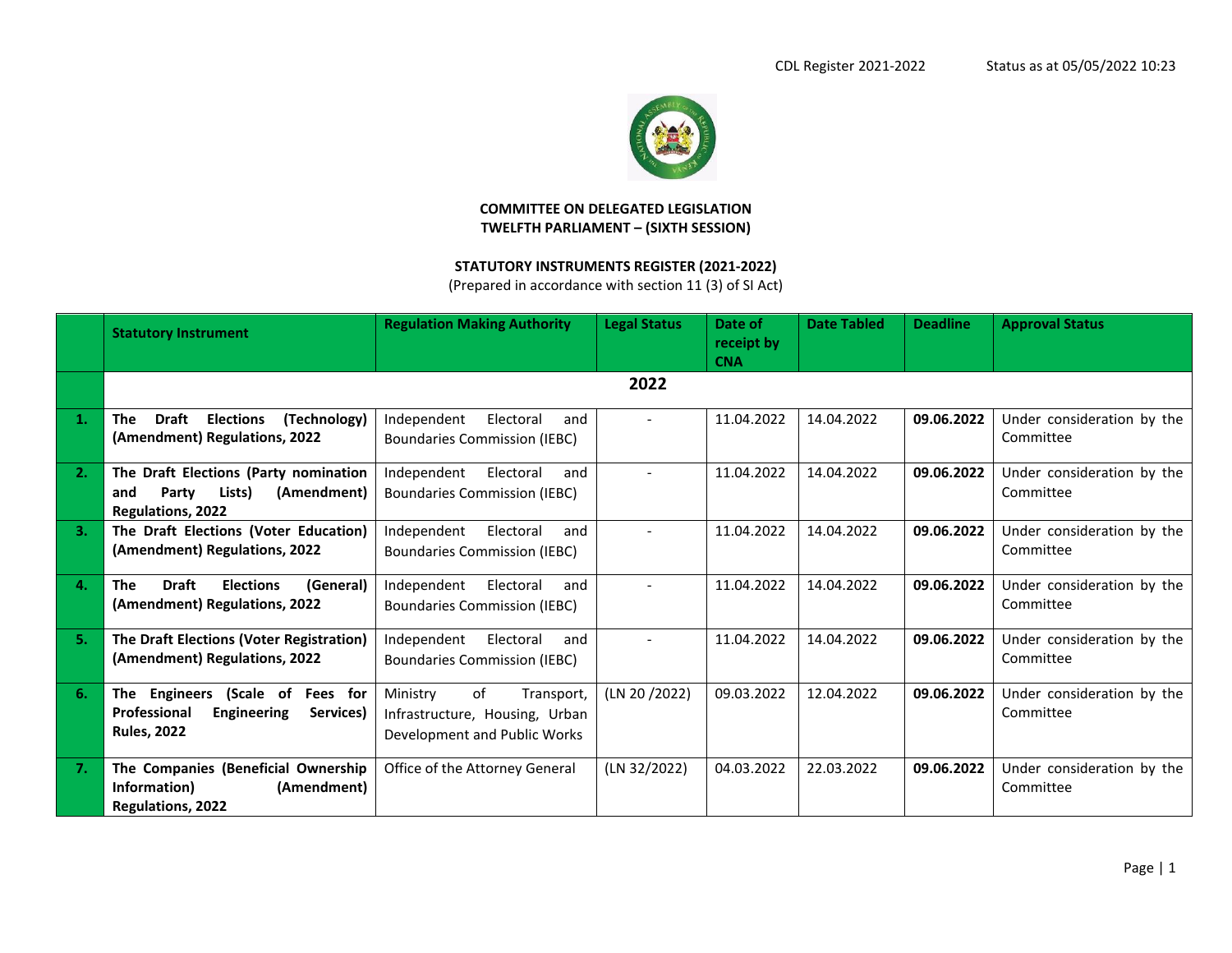CDL Register 2021-2022 Status as at 05/05/2022 10:23

| 8.         | The Central Bank of Kenya (Digital<br><b>Credit Providers) Regulations, 2022</b>                             | The Central Bank of Kenya                                                                                      | (LN 46/2022)                  | 22.03.2022 | 23.03.2022 | 09.06.2022 | Under consideration by the<br>Committee                                       |
|------------|--------------------------------------------------------------------------------------------------------------|----------------------------------------------------------------------------------------------------------------|-------------------------------|------------|------------|------------|-------------------------------------------------------------------------------|
| 9.         | schools,<br><b>Traffic</b><br>(Driving<br><b>Driving</b><br>Instructors and Driving Licences) Rules,<br>2020 | of<br>Ministry<br>Transport,<br>Infrastructure, Housing, Urban<br>Development and Public Works/<br><b>NTSA</b> | (LN 28/2020)                  | 15.02.2022 | 17.02.2022 | 26.05.2022 | Approved on 24.03.2022<br>(Report Tabled in the House<br>on 07.04.2022)       |
| 10.        | Nairobi International Financial<br>The<br><b>Centre (General) Regulations, 2021</b>                          | The<br>National<br>&<br>Treasury<br>Planning                                                                   | (LN 268/2021)                 | 04.02.2022 | 08.02.2022 | 11.05.2022 | Approved on 07.04.2022                                                        |
| <b>11.</b> | The Data Protection (Registration of<br>Data Controllers and Data Processors)<br>Regulations, 2021           | Ministry of ICT, Innovation, and<br>Youth Affairs                                                              | (LN 265/2021)                 | 31.12.2021 | 02.02.2022 | 11.05.2022 | Approved on 17.02.2022                                                        |
| 12.        | (Complaints<br>Data Protection<br>The<br><b>Handling and Enforcement Procedures)</b><br>Regulations, 2021    | Ministry of ICT, Innovation, and<br>Youth Affairs                                                              | (LN 264/2021)                 | 31.12.2021 | 02.02.2022 | 11.05.2022 | Approved on 17.02.2022                                                        |
| 13.        | Data<br>Protection<br>(General)<br>The<br>Regulations, 2021                                                  | Ministry of ICT, Innovation, and<br>Youth Affairs                                                              | (LN 263/2021)                 | 31.12.2021 | 02.02.2022 | 11.05.2022 | Approved on 17.02.2022                                                        |
| 14.        | Certification of Fees and Payment for<br><b>Animal Diseases</b>                                              | of<br>Ministry<br>Agriculture,<br>Livestock,<br>Fisheries<br>and<br>Cooperatives                               | (LN 266/2021)                 | 12.01.2022 | 25.01.2022 | 14.04.2022 | Approved on 01.03.2022                                                        |
| 15.        | The Political Parties<br>(Membership)<br>Regulations, 2021                                                   | Office of the Attorney General                                                                                 | (LN 260/2021)                 | 20.01.2022 | 25.01.2022 | 14.04.2022 | Approved on 07.04.2022<br>(Report to be Tabled in the<br>House by 14.04.2022) |
| 16.        | The Tax Procedures (Unassembled<br>Motorcycles) (Amendment)(No. 2)<br>Regulations, 2021                      | The<br>National<br>Treasury<br>&<br>Planning                                                                   | (LN 223/2021)                 | 28.11.2021 | 01.12.2021 | 02.03.2022 | Approved on 17.02.2022                                                        |
| 17.        | The Tax Procedures<br>(Unassembled<br>Motorcycles)<br>(Amendment)<br>Regulations, 2021                       | National<br>The<br>&<br>Treasury<br>Planning                                                                   | (LN 192/2021)                 | 28.11.2021 | 01.12.2021 | 02.03.2022 | Approved on 17.02.2022                                                        |
| 18.        | <b>Guidelines on Share Buybacks for Listed</b><br><b>Companies</b>                                           | The<br>National<br>Treasury<br>&<br>Planning                                                                   | Gazette<br>Notice No<br>12325 | 25.11.2021 | 01.12.2021 | 02.03.2022 | Approved on 24.02.2022                                                        |
| 19.        | The Controller of Budget Regulations,<br>2021                                                                | Officer of the Controller of<br><b>Budget</b>                                                                  | (LN 254/2021)                 | 10.12.2021 | 21.12.2021 | 23.02.2022 | Approved on 25.01.2022                                                        |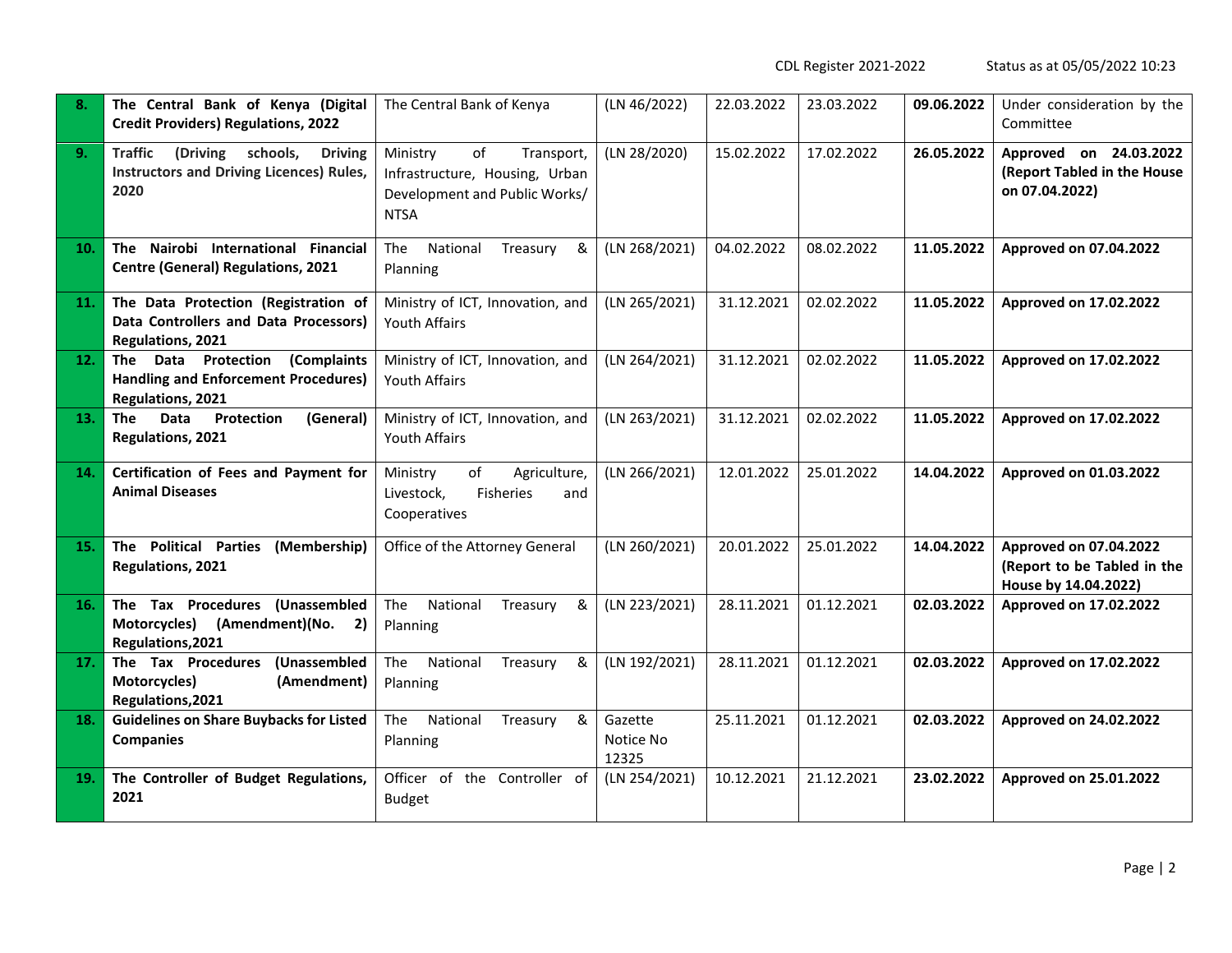CDL Register 2021-2022 Status as at 05/05/2022 10:23

| 20. | The Physical and Land Use Planning<br>(Development Permission and Control)<br>(General) Regulations, 2021                        | Ministry of Lands and Physical<br>Planning                                     | (LN 253/2021) | 02.12.2021 | 21.12.2021 | 23.03.2022 | Approved on 25.01.2022                                                                                                              |
|-----|----------------------------------------------------------------------------------------------------------------------------------|--------------------------------------------------------------------------------|---------------|------------|------------|------------|-------------------------------------------------------------------------------------------------------------------------------------|
| 21. | The Physical and Land Use Planning<br>(Outsourcing of Professional Services)<br>Regulations, 2021                                | Ministry of Lands and Physical<br>Planning                                     | (LN 252/2021) | 02.12.2021 | 21.12.2021 | 23.03.2022 | Approved on 25.01.2022                                                                                                              |
| 22. | The Physical and Land Use Planning<br>(Development Control Enforcement)<br>Regulations, 2021                                     | Ministry of Lands and Physical<br>Planning                                     | (LN 251/2021) | 02.12.2021 | 21.12.2021 | 23.03.2022 | Approved on 25.01.2022                                                                                                              |
| 23. | The Physical and Land Use Planning<br>(Liaison Committee) Regulations, 2021                                                      | Ministry of Lands and Physical<br>Planning                                     | (LN 250/2021) | 02.12.2021 | 21.12.2021 | 23.03.2022 | Approved on 25.01.2022                                                                                                              |
| 24. | The Designation of Basin Areas                                                                                                   | Ministry of Water, Sanitation<br>and Irrigation (Water Resources<br>Authority) | (LN 235/2021) | 10.12.2021 | 21.12.2021 | 23.03.2022 | Approved on 27.01.2022                                                                                                              |
| 25. | <b>Public Finance</b><br><b>The</b><br>Management<br>(National Roads Toll Fund) Regulations,<br>2021                             | National<br>The<br>Treasury<br>&<br>Planning                                   | (LN 222/2021) | 11.11.2021 | 16.11.2021 | 01.03.2022 | Approved on 27.01.2022<br>(Report Approved by the<br>House<br>29.02.2022<br>on<br>Pursuant to Sec 24(2) of<br><b>PFM Act, 2022)</b> |
| 26. | Amu Sand-Dunes Groundwater<br><b>The</b><br><b>Conservation Area Management Order,</b><br>2021                                   | Ministry of Water, Sanitation<br>and Irrigation (Water Resources<br>Authority) | (LN 210/2021) | 29.10.2021 | 10.11.2021 | 23.02.2022 | Approved on 17.02.2022                                                                                                              |
| 27. | Kikuyu<br><b>Springs</b><br><b>The</b><br><b>Aquifer</b><br>Groundwater<br>Conservation<br>Area<br><b>Management Order, 2021</b> | Ministry of Water, Sanitation<br>and Irrigation (Water Resources<br>Authority) | (LN 209/2021) | 29.10.2021 | 10.11.2021 | 23.02.2022 | Approved on 17.02.2022                                                                                                              |
| 28. | Lake Kenyatta Sub Catchment<br>The<br><b>Conservation Area Order, 2021</b>                                                       | Ministry of Water, Sanitation<br>and Irrigation (Water Resources<br>Authority) | (LN 208/2021) | 29.10.2021 | 10.11.2021 | 23.02.2022 | Approved on 17.02.2022                                                                                                              |
| 29. | <b>The</b><br>Ngarelen Springs Catchment<br><b>Conservation Area Order, 2021</b>                                                 | Ministry of Water, Sanitation<br>and Irrigation (Water Resources<br>Authority) | (LN 207/2021) | 29.10.2021 | 10.11.2021 | 23.02.2022 | Approved on 17.02.2022                                                                                                              |